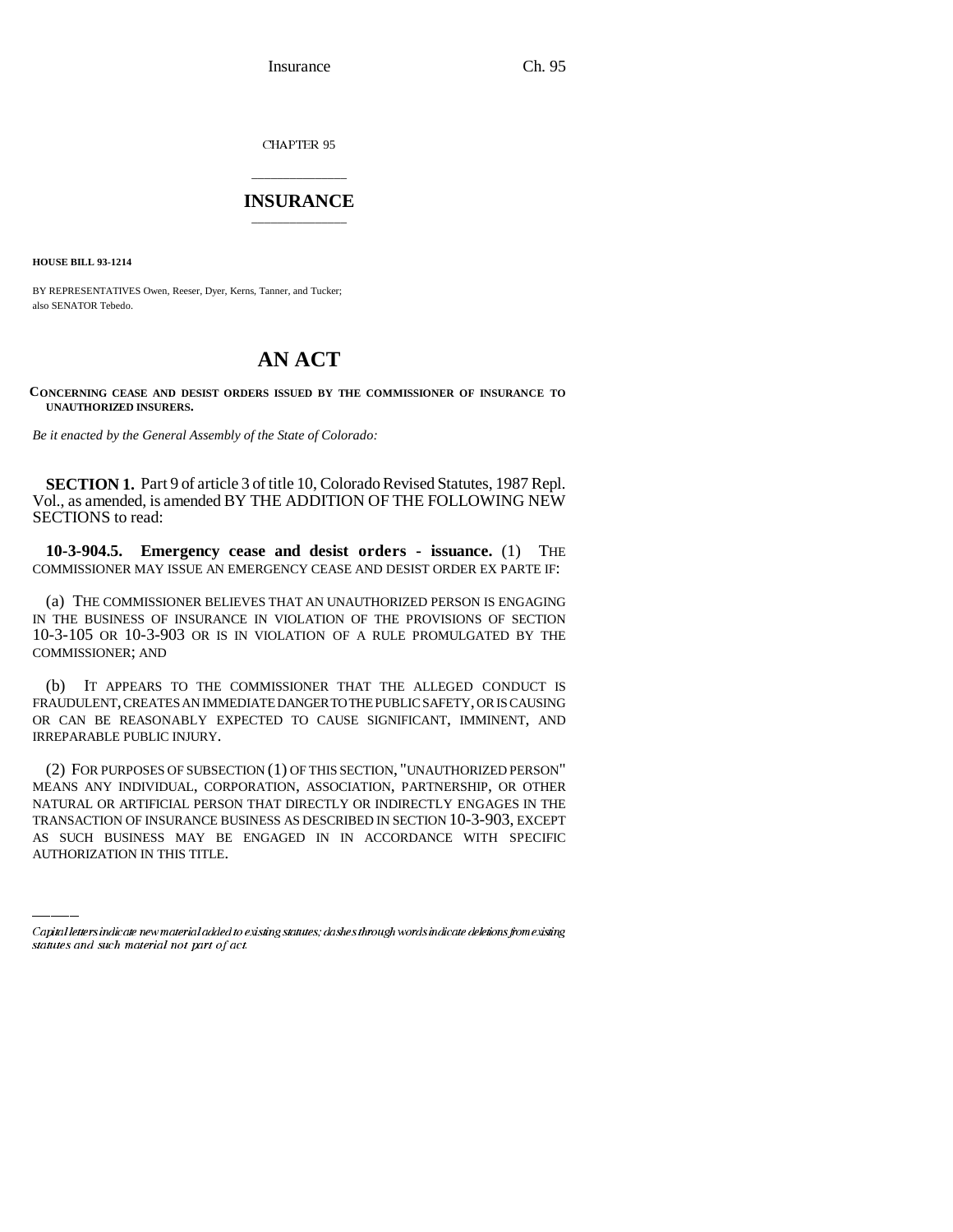### Ch. 95 Insurance

(3) UPON MAKING A DETERMINATION UNDER SUBSECTION (1) OF THIS SECTION THAT AN EMERGENCY CEASE AND DESIST ORDER SHOULD BE ISSUED, THE COMMISSIONER SHALL SERVE ON THE PERSON WHO IS THE SUBJECT OF THE ORDER, BY REGISTERED OR CERTIFIED MAIL, RETURN RECEIPT REQUESTED, AT SUCH PERSON'S LAST KNOWN ADDRESS, AN ORDER THAT CONTAINS A STATEMENT OF THE CHARGES AND REQUIRES SUCH PERSON TO IMMEDIATELY CEASE AND DESIST FROM THE ACTS, METHODS, OR PRACTICES STATED IN THE ORDER.

(4) THE DIVISION OF INSURANCE SHALL PROMULGATE REASONABLE RULES NECESSARY TO CARRY OUT THE PROVISIONS OF THIS SECTION AND SECTIONS 10-3-904.6 AND 10-3-904.7. SUCH RULES SHALL INCLUDE, TO THE EXTENT POSSIBLE, PROVISIONS REQUIRING UNIFORMITY WITH RESPECT TO THE PROCEDURES OF THIS STATE AND OTHER STATES, THE UNITED STATES, AND THE NATIONAL ASSOCIATION OF INSURANCE COMMISSIONERS.

**10-3-904.6. Emergency cease and desist orders - hearings - judicial review - violations.** (1) ANY PERSON WHO IS THE SUBJECT OF AN EMERGENCY CEASE AND DESIST ORDER MAY CONTEST SUCH ORDER BY REQUESTING AN IMMEDIATE HEARING BEFORE THE COMMISSIONER, PURSUANT TO SECTION 24-4-105 (12), C.R.S., AT WHICH SUCH PERSON SHALL HAVE THE OPPORTUNITY TO SHOW CAUSE WHY THE ORDER SHOULD NOT BE AFFIRMED OR UPHELD. ANY IMMEDIATE HEARING REQUESTED BY A PERSON AGAINST WHOM AN EMERGENCY CEASE AND DESIST ORDER HAS BEEN ISSUED PURSUANT TO THE PROVISIONS OF THIS SECTION SHALL BE HELD IN ACCORDANCE WITH THE REQUIREMENTS OF ARTICLE 4 OF TITLE 24, C.R.S. THE COMMISSIONER SHALL HAVE ALL OF THE POWERS PROVIDED IN SUCH ARTICLE FOR THE PARTY CONDUCTING THE HEARING.

(2) UPON GOOD CAUSE SHOWN THE COMMISSIONER SHALL PERMIT ANY PERSON TO INTERVENE, APPEAR, AND BE HEARD AT THE HEARING, EITHER IN PERSON OR THROUGH COUNSEL.

(3) FOLLOWING THE HEARING THE COMMISSIONER SHALL AFFIRM, MODIFY, OR SET ASIDE, IN WHOLE OR IN PART, THE EMERGENCY CEASE AND DESIST ORDER.

(4) ANY PERSON ADVERSELY AFFECTED BY THE COMMISSIONER'S DECISION MAY APPEAL SUCH DECISION BY FILING AN ACTION FOR JUDICIAL REVIEW IN THE COURT OF APPEALS PURSUANT TO THE PROVISIONS OF SECTION 24-4-106 (11), C.R.S. ANY APPEAL MADE PURSUANT TO THE PROVISIONS OF THIS SUBSECTION (4) SHALL NOT OPERATE TO STAY OR VACATE A DECISION OR ORDER OF THE COMMISSIONER UNLESS THE COURT ISSUES AN ORDER THAT SPECIFICALLY STAYS OR VACATES THE ORDER OR DECISION. THE COMMISSIONER MAY RECOVER REASONABLE ATTORNEY'S FEES IF JUDICIAL ACTION IS NECESSARY TO ENFORCE AN ORDER MADE PURSUANT TO SECTION 10-3-904.5.

(5) THE COMMISSIONER SHALL BE RESPONSIBLE FOR DETERMINING WHETHER AN EMERGENCY CEASE AND DESIST ORDER HAS BEEN VIOLATED AND MAY CONDUCT A HEARING PURSUANT TO THE PROCEDURES IN SECTION 24-4-105, C.R.S., TO ASSIST IN MAKING SUCH DETERMINATION. IF THE COMMISSIONER DETERMINES THAT A VIOLATION HAS OCCURRED, NOTICE OF A HEARING SHALL BE MAILED BY THE COMMISSIONER TO THE ALLEGED VIOLATOR'S LAST KNOWN ADDRESS. SUCH NOTICE SHALL CONTAIN THE TIME, DATE, AND PLACE OF THE HEARING TO BE HELD FOR THE